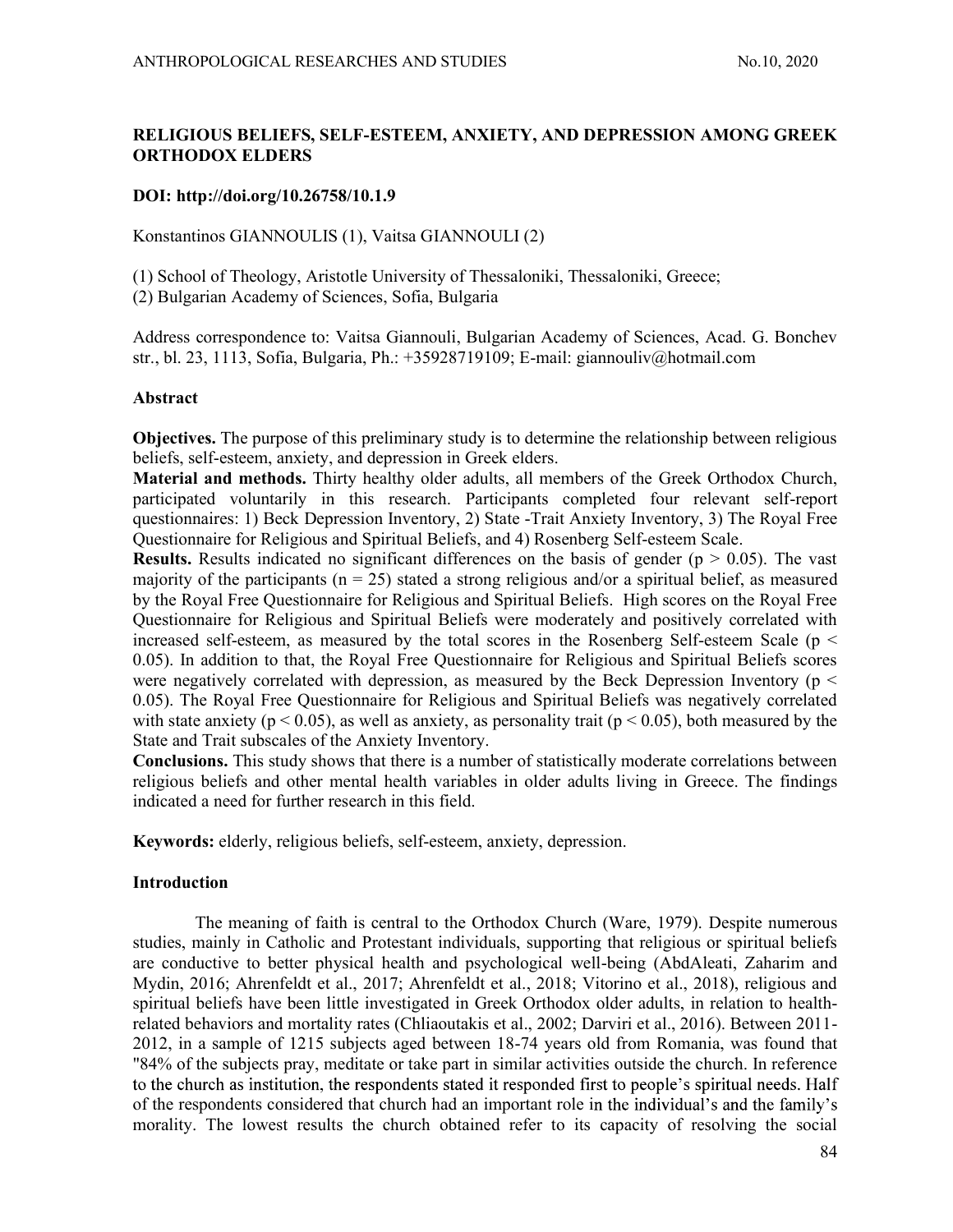problems throughout the country, more than  $\frac{3}{4}$  stating that church did not offer answers to these problems" (Rada, 2013, p. 339). Studies mainly in the U.S.A. have found that there is no significantly important relationship between religiousness and depression or self-esteem in older nursing home residents (Commerford and Reznikoff, 1996), while other researchers have found that religious participation significantly increases self-esteem, but no significant effect has been found on depression among older individuals who are suddenly bereaved (Sherkat and Reed, 1992), and that religious involvement and self-esteem, especially in older adults, may be influenced by the belief in a supportive higher power- " divine support" (Schieman et al., 2017). In addition to that, caregivers of dementia patients, who participated more in religious activities and used religion as positive coping, reported less caregiver burden and depression (Shin et al., 2017). In cancer family caregivers, the finding of an association between attendance at religious services and depressive symptoms, despite no association between prayer and depressive symptoms, indicates the hidden importance of social factors that may contribute to the association (Williams et al., 2015). Other researchers support that spirituality in older adults, seeking outpatient mental health treatment, attenuates the association between depression symptom severity and meaning in life (Bamonti et al., 2016), and also religious affiliation has a protective effect on suicide rates in older age (Lawrence, Oquendo and Stanley, 2016; Nisbet et al., 2000; Norko et al., 2017). In older women, higher frequency of religious service attendance has been found to decrease the risk of incident depression, while women with a diagnosis of depression were less likely to subsequently attend services (Li et al., 2016). Finally, frequency of religious attendance and the belief in an afterlife are inversely associated with feelings of anxiety and positively associated with feelings of tranquility (Ellison, Burdette and Hill, 2009; Shreve-Neiger and Edelstein, 2004).

More specifically, although spirituality and religiousness are increasingly gaining attention as old age research variables, especially related to physical health and health problems/diseases (Cheadle and Dunkel Schetter, 2017; Miller and Thoresen, 2003), there are no extensive research attempts regarding the connection that there may exist between psychological variables and religiousness-spirituality when concurrently examined (Underwood, 2006) not in older individuals with diagnosed chronic health problems and their caregivers (Giannoulis and Giannouli, in press, 2020; Lucette et al., 2016), but in physically healthy older adults. Additionally, different features not only of national, but also of cultural contexts may strengthen or attenuate the relationship of religion and spirituality with subjective well-being (Bond, Lun and Li, 2012; Diener, Tay and Myers, 2011; Giannouli, 2017a; Giannouli, 2017b), but also with other psychological variables and the relationship between them (Stoyanova, Giannouli and Gergov, 2017). Thus, based on the findings of a previous study on students that stated a strong religious and/or a spiritual belief strongly positively correlated with increased self-esteem and negatively correlated with depression, current stress, and stress as personality trait (Papazisis et al., 2014), the specific objective of this study is to determine the relationship between religious beliefs, self-esteem, anxiety, and depression in physically healthy older adults living in Greece. Therefore, it was expected to find on the one hand strong positive correlations for religious/spiritual beliefs and self-esteem, and on the other hand strong negative correlations of the abovementioned variables with anxiety and depression. In addition to that, it was examined whether the gender of the participants could differentiate the above variables - depression, state anxiety, trait anxiety, and religious/spiritual beliefs -, as the religious-spiritual beliefs are very little investigated in Orthodox Greek elders (Giannoulis and Giannouli, in press).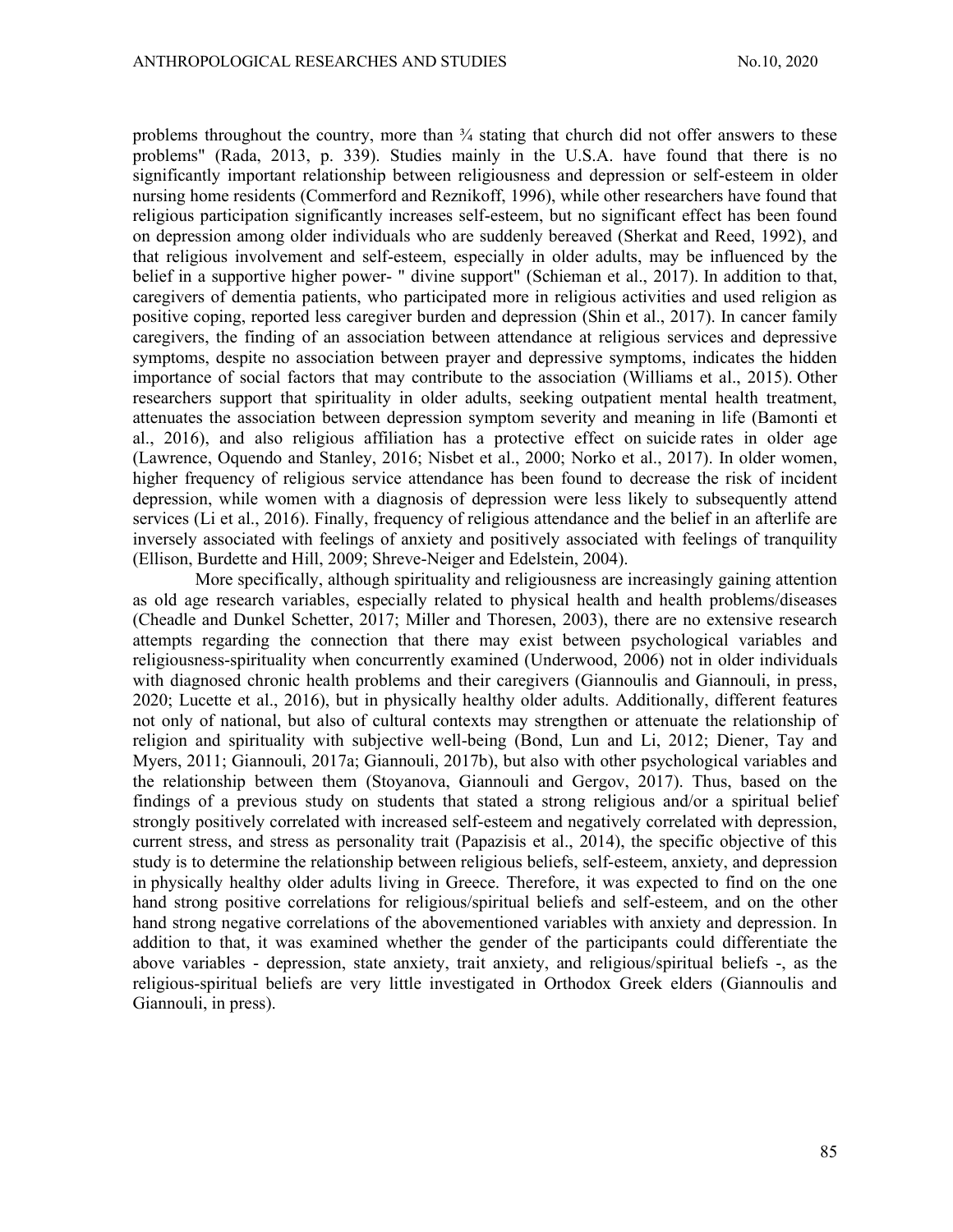#### Material and methods

#### **Participants**

Thirty healthy older adults (15 females), all members of the Greek Orthodox Church, participated voluntarily in this research. The sample size for this preliminary and exploratory study was sufficient (minimum n = 30 rule of thumb) (Hogg, Tanis and Zimmerman, 1977). All participants came from a specific city in Northern Greece and the examination was completed in one session in 2018. Participants were recruited through printed advertisements on notice boards at various city sites. Their mean age was 75.58 years  $(SD = 7.50$ , range 61-90 years old), and level of education 15.47 years (SD = 3.82). There were no statistically significant differences regarding age and education between males and females ( $p > .05$ ). 15 participants were married, 10 were widowers, and 5 were divorced. All participants received information about the study prior to participating, and signed the informed consent form. In addition to that, participants were given the opportunity to ask questions about the study, and were informed that participation in the study was voluntary. They were also informed that they could withdraw at any time without any repercussions.

Inclusion criteria were: age 65 years and older, no previous or current diagnosis of chronic physical illness based on recent (not more than 3 months) medical tests - as this is a crucial point in this study - to focus only on individuals free from diseases, no diagnosis of neurological diseases and psychiatric disorders, and taking no medication regarding any physical disease. Exclusion criteria were: being a member of any other Christian Church other than the Greek Orthodox Christian, being younger than 65 years old at the time of recruitment, not speaking adequately the Greek language or present cognitive and especially even mild language impairments, not having a permanent residence in Greece, and not giving a response to all the questions from the administered questionnaires.

#### **Instruments**

Participants completed four self-report questionnaires (all previously translated and validated in Greece), which are easy to complete by elderly: 1) Beck Depression Inventory - a multiple-choice self-report inventory, 2) State and Trait Anxiety Inventory - a psychological inventory based on a 4-point Likert scale which consists of 40 questions on a self-report basis, used to measure trait and state anxiety, 3) The Royal Free Questionnaire for Religious and Spiritual Beliefs - an instrument which has the form of a self-report questionnaire, and 4) Rosenberg Selfesteem Scale - a widely used self-esteem measure.

1) Beck Depression Inventory: The Beck Depression Inventory (BDI) is used to measure depression as it examines somatic as well as cognitive aspects of depression not only in young adults, but also in older adults (Segal et al., 2008). The BDI is a 21-item scale that has been used as a self-report instrument, which apart from its original purpose (assessment of the severity of known depression), for screening purposes (Michopoulos et al., 2008). The Greek version has been translated, validated, and widely used to date (Jemos, 1984).

2) State and Trait Anxiety Inventory: The State-Trait Anxiety Inventory  $(STAI)$  - is a brief selfrating scale for the assessment of state and trait anxiety, standardized and used mainly in adults (Spielberger, 1970). "State anxiety refers to the subjective and transitory feeling of tension, nervousness, worry and may be characterized by activation of the autonomous nervous system, at a given moment. Trait anxiety refers to relatively stable individual differences in anxiety proneness as a personality trait, that is, in the tendency to perceive and respond to stressful situations with elevations in the intensity of state anxiety reactions" (Fountoulakis et al., 2006). STAI consists of 40 self-report items (20 state and 20 trait) pertaining to anxiety symptoms, which are scored on 4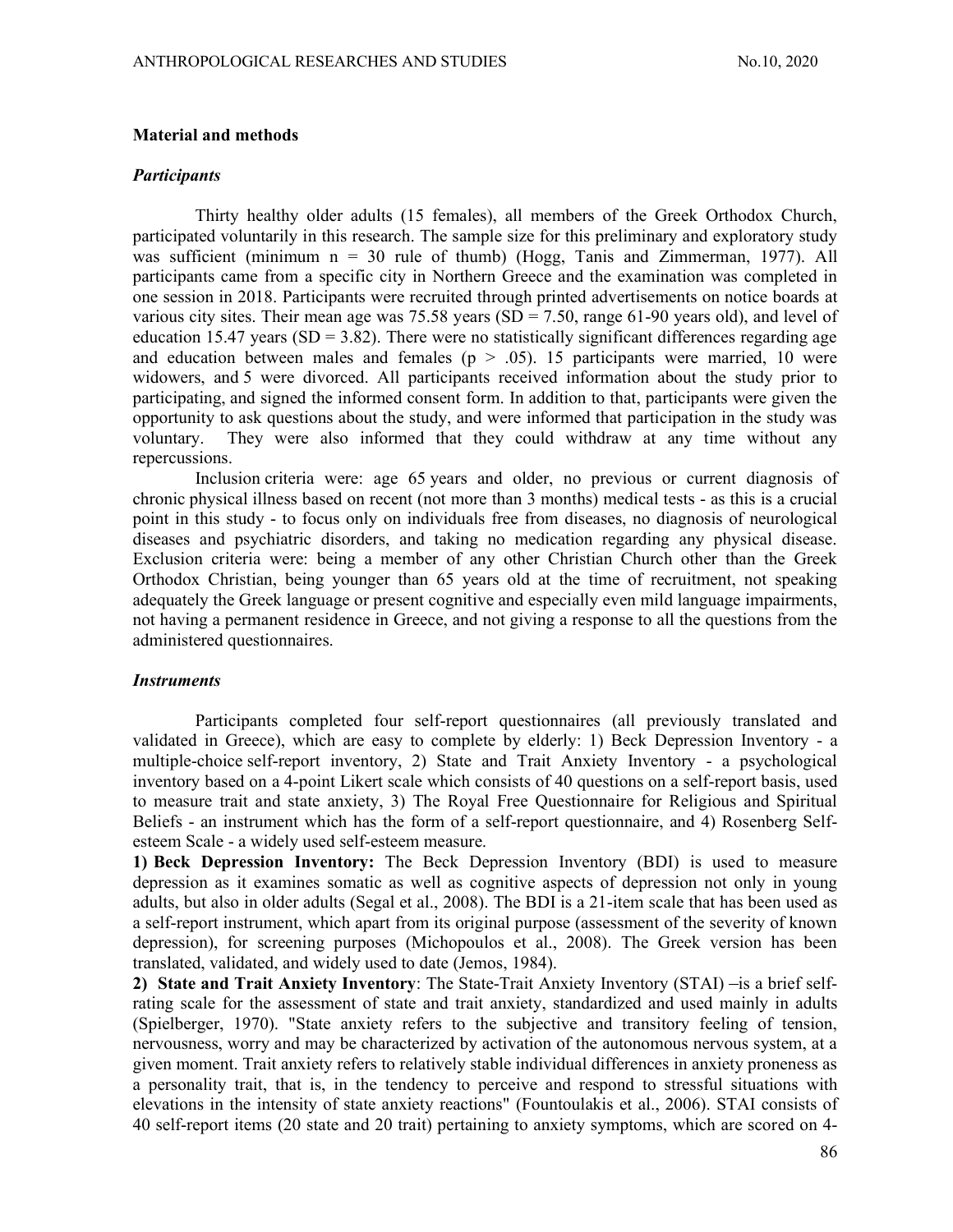point Likert-type response scale, and scores range from 20 to 80, with higher scores suggesting greater levels of anxiety. According to Spielberger's criteria, a score of 40 or higher reflects clinically relevant symptoms of anxiety. STAI is reported to be reliable and valid and has been used extensively in research and clinical practice in diverse populations (Giannouli and Stoyanova, 2018).

3) The Royal Free Questionnaire for Religious and Spiritual Beliefs: This is a questionnaire that can take also the form of an interview designed to measure religious and spiritual belief by examining various aspects of religiousness as well as spirituality (King, Speck and Thomas, 2001). In addition to that, it is brief and simple to complete in the Greek population (Sapountzi-Krepia et al., 2005). High scores (from 0 to 10 points to specific closed-ended questions) in this questionnaire indicate that respondents hold strongly to their beliefs, and that these beliefs have a major role in their everyday lives.

4) Rosenberg Self-esteem Scale: Self-esteem is the positive or negative attitude toward self (Rosenberg, 1979). This specific scale consists of 10 questions rated on a Likert scale from  $1 - 4$ , having  $1 =$  strongly disagree to  $4 =$  strongly agree, as shown in a previous large-scale study in Greece (Galanou et al., 2014). A scale of 0-30 is used, where a score less than 15 may indicate a problematic low self-esteem (Rosenberg, 1979).

# Procedure

Participants first answered demographic questions about gender, age, and their health status. Then, they completed the Beck Depression Inventory, the State and Trait Anxiety Inventory, the Royal Free Questionnaire for Religious and Spiritual Beliefs, and the Rosenberg Self-esteem Scale. The collected data was first processed in Excel, and then in SPSS. In order to control confounding, that is a variable or variables whose presence may affect the variables being studied so that the results do not reflect the actual relationship, matching was used, which involves selection of participants with respect to the distribution of one or more potential confounders (in our case age, gender, social, economic, health and family status of the first 15 participants, so the rest formed a homogeneous identical comparison group). Independent samples t-tests were used to compare the scores in all the above mentioned questionnaires, when gender (male/female) was used an independent variable. In addition to that, Pearson's correlation coefficient was used to assess associations between the four questionnaires. A statistical significant level was considered for  $p <$ 0.05.

Results<br>Results indicated no significant differences on the basis of gender regarding depression (t  $(28) = 3.790$ , p = .870), state anxiety (t (28) = 2.355, p = .300), trait anxiety (t (28) = 1.345, p = .206), religious-spiritual beliefs (t (28) = 1.417,  $p = .841$ ), and self-esteem (t (28) = .032,  $p = .322$ ) (Table 1). The majority of the participants had scores over 50/70 and stated a strong religious and/or a spiritual belief (close to the maximum10 points), as measured by the Royal Free Questionnaire for Religious and Spiritual Belief ( $n = 25$ ).

| Scales                           | Gender | N   | Mean  | S.D. |  |
|----------------------------------|--------|-----|-------|------|--|
| <b>Beck Depression Inventory</b> | men    | ⊥ آ | 7.80  | 3.93 |  |
|                                  | women  |     | 2.73  | 3.36 |  |
| State Anxiety                    | men    |     | 24.40 | 2.29 |  |
|                                  | women  |     | 23.80 | 3.60 |  |

Table 1. Mean and Standard Deviations for the Scales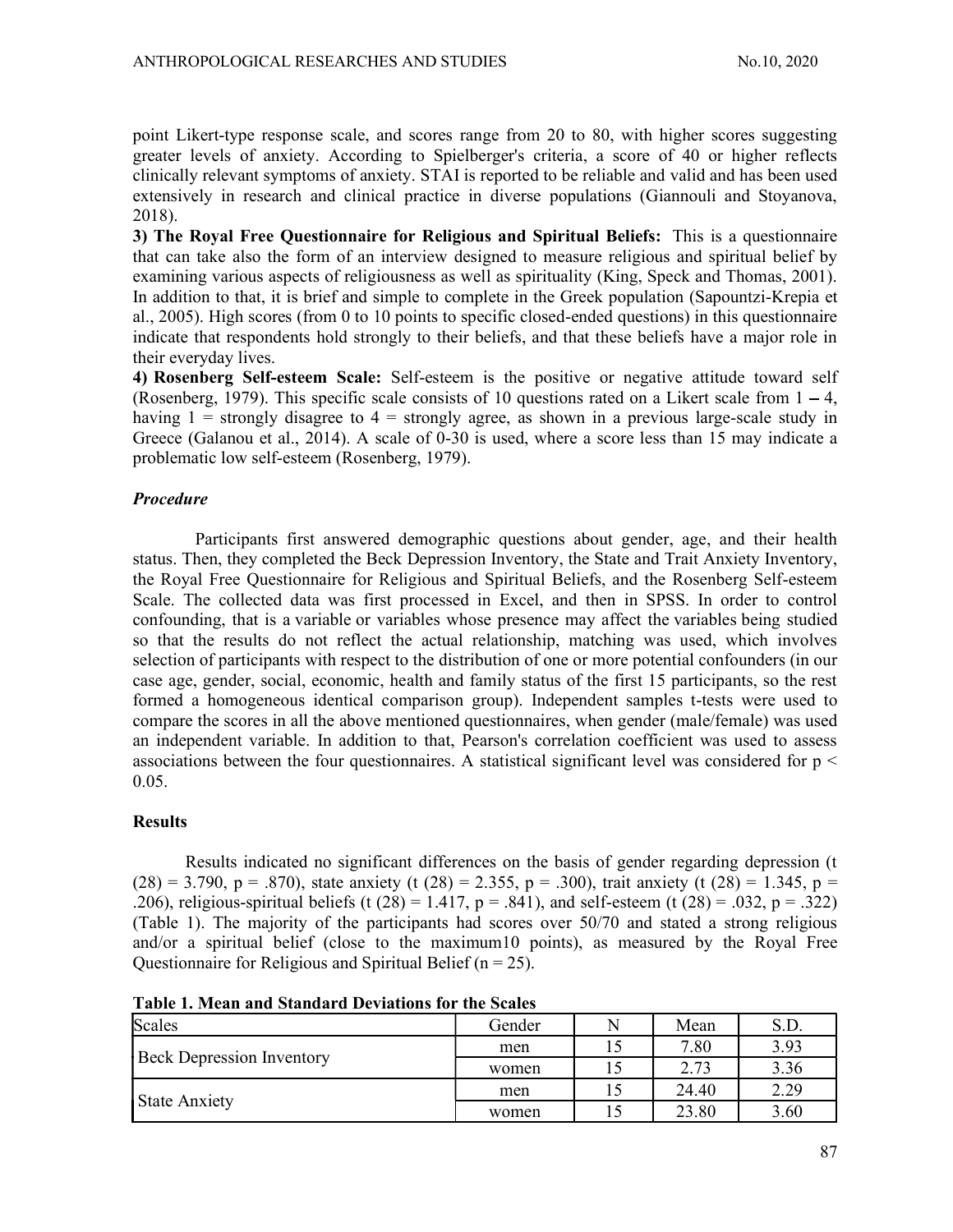| <b>Trait Anxiety</b>                       | men    | 26.00 | 2.59  |
|--------------------------------------------|--------|-------|-------|
|                                            | women  | 24.53 | 3.33  |
| <b>Scales</b>                              | Gender | Mean  | S.D.  |
| Royal Free Religious and Spiritual Beliefs | men    | 53.46 | 14.99 |
|                                            | women  | 60.66 | 12.74 |
| Rosenberg Self-esteem Scale                | men    | 34.73 | 6.15  |
|                                            | women  | 34.80 | 5.40  |

High scores on the Royal Free Questionnaire for Religious and Spiritual Beliefs were moderately correlated with increased self-esteem as measured by the total scores in the Rosenberg Self-esteem Scale ( $r = .429$ ,  $p = .018$ ). In addition to that, the Royal Free Questionnaire for Religious and Spiritual Beliefs scores were negatively correlated with depression, as measured by the Beck Depression Inventory ( $r = -.430$ ,  $p = .018$ ). Finally, the Royal Free Questionnaire for Religious and Spiritual Beliefs was negatively correlated with state anxiety ( $r = -.553$ ,  $p = .002$ ), as well as anxiety as personality trait ( $r = -.469$ ,  $p = .009$ ), both measured by the State and Trait subscales of the Anxiety Inventory.

# **Discussions**

Religiousness and spirituality have been defined variously in the literature something that may play the role of an obstacle in research (Chatters, 2000; Hill and Pargament, 2003; Koenig, 2008; Oman, 2013). In contrast to this theory gap, most of the empirical research use specific selfassessment measures of religiosity and spirituality that include parameters such as service attendance, prayer, Scripture reading, mediation, spiritual experience, and specific beliefs (Hill and Hood, 1999; Idler et al., 2003).

Given that multiple studies focus only on the relationship between religious involvement and depression (one of the most widespread problems in mental healthcare in the  $21<sup>st</sup>$  century) (Koenig et al., 2012), while several yield either no association or a positive correlation (Paine and Sandage, 2017; Smith, McCullough and Poll, 2003), and although there is still debate as to the importance of religiousness and spirituality in healthcare, this study includes the measurement of additional psychological variables in healthy older adults, and confirms previous findings coming from a study on students (Papazisis et al., 2014). A number of statistically moderate correlations were found between religious beliefs and other mental health variables in older adults who live during a time period characterized by the financial crisis and social changes in Greece. The research indicated a need for further research in this field as simultaneous testing of psychological constructs in healthy elders is not thoroughly examined so far (Tillich, 1958), and may support future interventions in old age that focus on improving psychological-emotional life by taking into account aspects of religious life.

The study had some shortcomings which could be eliminated in future studies. The main limitation of this research is concerned with the sample size, which impedes generalisability of the results and which is not representative for the Greek population. Of course, the results of this preliminary study should be interpreted in light of giving directions for a future large-scale research. In addition to that, self-report questionnaires may be subject to response bias, something that must be taken into account and checked with reliable sources of information (e.g. the opinion that others have regarding the expressed emotions and behavior of the individuals) (Giannouli, 2017c). Finally, the study could be repeated on a clinical sample of people with health problems and people with psychiatric diagnoses, and be compared to a general non-clinical sample, in future cross-cultural studies (Giannouli, Stamovlasis and Tsolaki, 2018).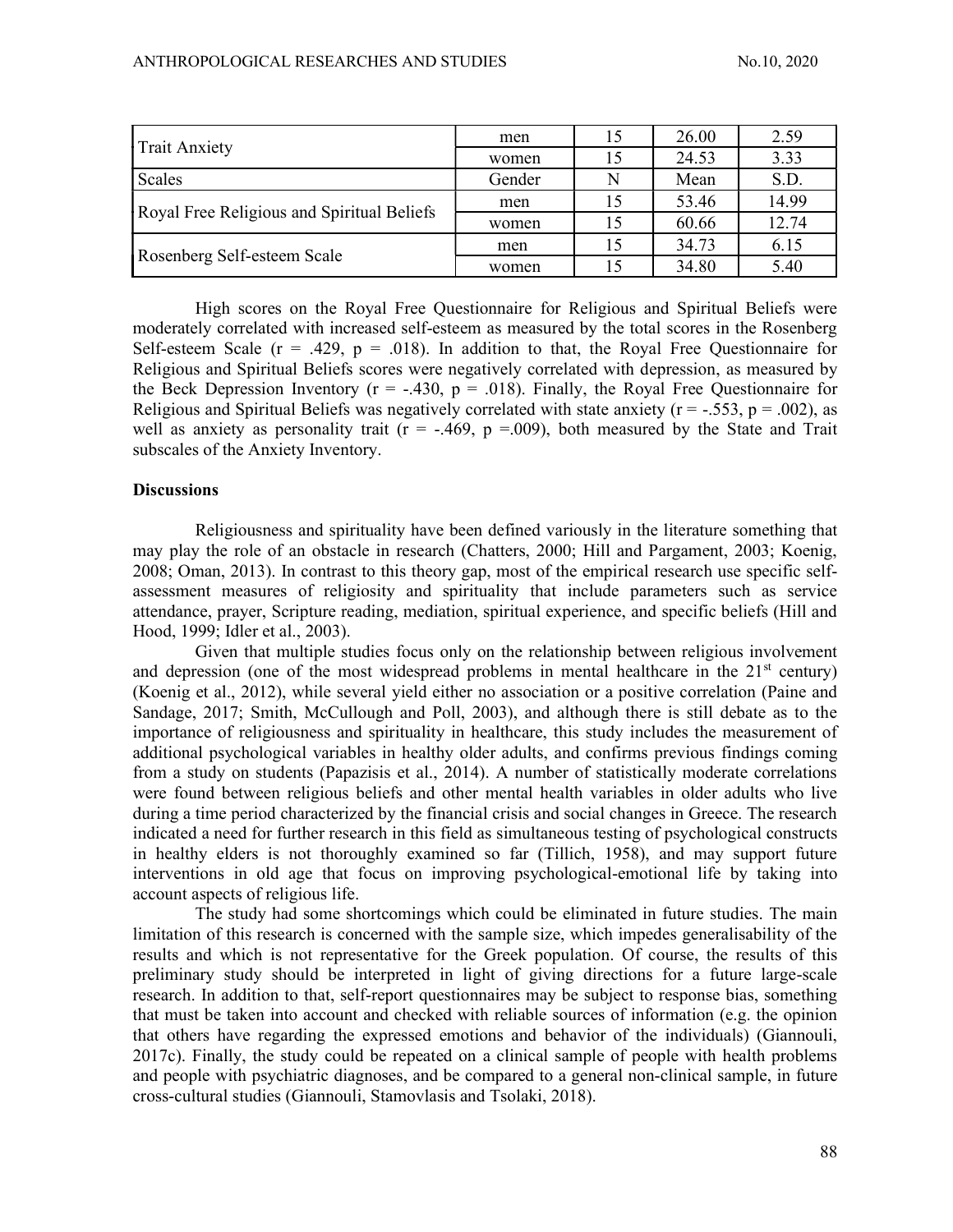#### **Conclusions**

In conclusion, this research contributes in a theoretical and methodological way in the understanding of a growing body of evidence about religious beliefs, self-esteem, anxiety, and depression in Greek elders. This preliminary study supports that positive dimensions of psychology, such as self-esteem and low levels of depression and anxiety, especially in older individuals, may be linked to their religious and spiritual beliefs, therefore, rendering necessary in future research attempts the reconsideration of the simultaneous inclusion and examination of these variables (Eichhorn, 2011), while the beliefs about the statistical relationships of these variables in healthcare professionals and in the elders themselves could be also examined (Giannouli et al., 2019).

# Acknowledgements

A summary of this paper was presented at International Conference: Individual, family, society - contemporary challenges, 3rd edition, 9 to 10 October 2019, Bucharest, Romania, and published in the journal *Studii si Cercetări de Antropologie*, No. 6/2019.

# **References**

- 1. AbdAleati, N.S., Zaharim, N.M. and Mydin, Y.O., 2016. Religiousness and mental health: Systematic review study. Journal of Religion and Health, 55(6), pp. 1929-1937.
- 2. Ahrenfeldt, L.J., Möller, S., Andersen-Ranberg, K., Vitved, A.R., Lindahl-Jacobsen, R. and Hvidt, N.C., 2017. Religiousness and health in Europe. *European Journal of* Epidemiology, 32(10), pp. 921-929.
- 3. Ahrenfeldt, L.J., Möller, S., Hvidt, N.C. and Lindahl-Jacobsen, R., 2018. Religiousness and lifestyle among Europeans in SHARE. Public Health, 165, pp. 74-81.
- 4. Bamonti, P., Lombardi, S., Duberstein, P.R., King, D.A. and Van Orden, K.A., 2016. Spirituality attenuates the association between depression symptom severity and meaning in life. Aging & Mental Health, 20(5), pp. 494-499.
- 5. Bond, M.H., Lun, V.M.C. and Li, L.M., 2012. The roles of secularism in values and engagement in religious practices for the life Satisfaction of young people: The moderating role of national-societal factors. In: G. Trommsdorff and X. Y. Chen, eds. Values, religion and culture in adolescent development. New York, Cambridge University Press, pp. 123- 145.
- 6. Chatters, L.M., 2000. Religion and health: Public health research and practice. Annual Review of Public Health, 21(1), pp. 335-367.
- 7. Cheadle, A.C. and Dunkel Schetter, C., 2017. Untangling the mechanisms underlying the links between religiousness, spirituality, and better health. Social and Personality Psychology Compass, 11(2), pp. e12299.
- 8. Chliaoutakis, J.E., Drakou, I., Gnardellis, C., Galariotou, S., Carra, H. and Chliaoutaki, M., 2002. Greek Christian Orthodox Ecclesiastical lifestyle: Could it become a pattern of healthrelated behavior?. Preventive Medicine, 34(4), pp. 428-435.
- 9. Commerford, M.C. and Reznikoff, M., 1996. Relationship of religion and perceived social support to self-esteem and depression in nursing home residents. The Journal of Psychology, 130(1), pp. 35-50.
- 10. Darviri, C., Artemiadis, A., Tigani, X., Darvyri, P. and Gnardellis, C., 2016. Religiosity as a predictor of mortality: A retrospective cohort study in 1519 rural citizens in Greece. Psychology & Health, 31(9), pp. 1080-1090.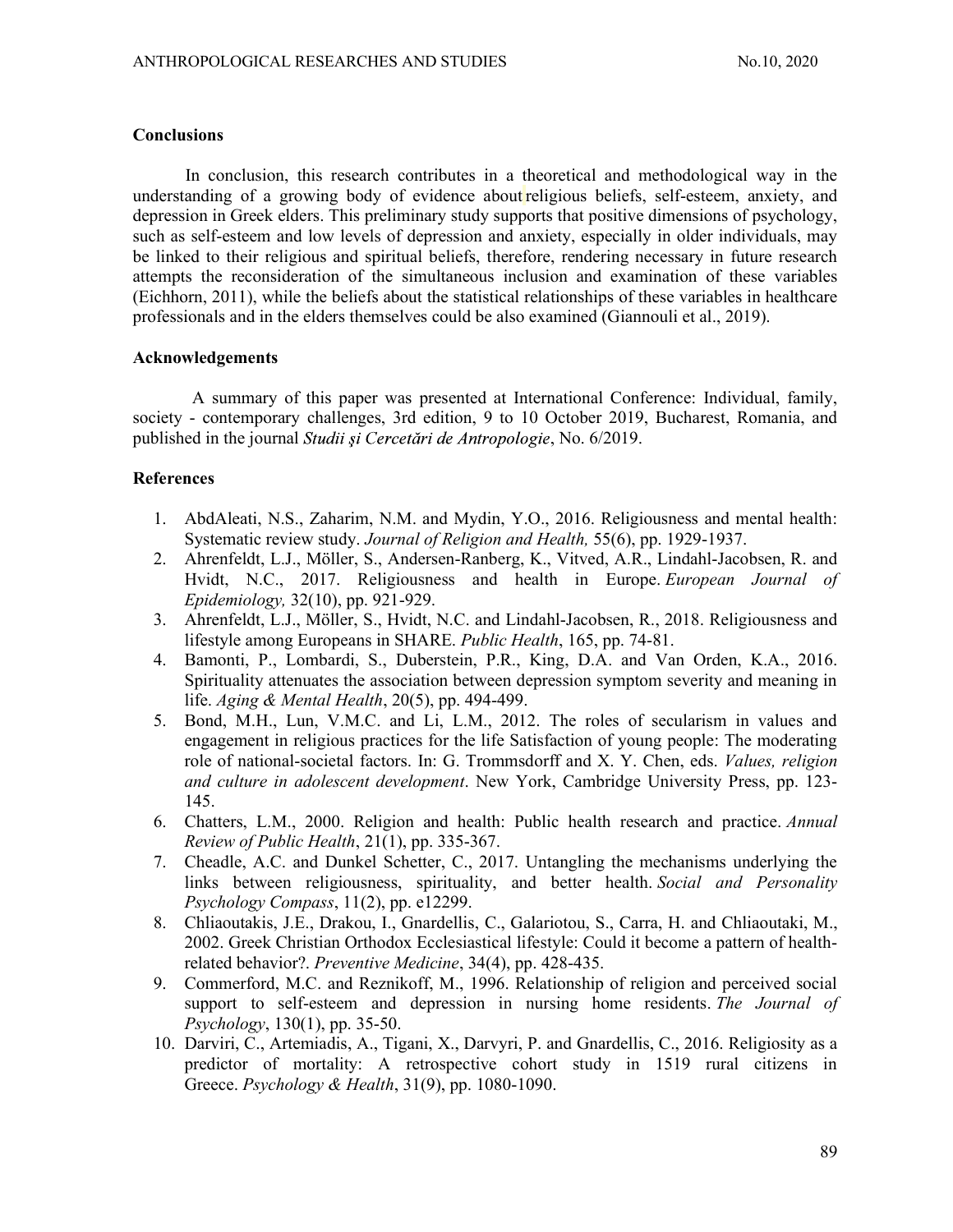- 11. Diener, E., Tay, L. and Myers, D.G., 2011. The religion paradox: If religion makes people happy, why are so many dropping out? Journal of Personality and Social Psychology, 101(6), pp. 1278-1290.
- 12. Eichhorn, J., 2011. Happiness for believers? Contextualizing the effects of religiosity on life-satisfaction. European Sociological Review, 28, pp. 583-593.
- 13. Ellison, C.G., Burdette, A.M. and Hill, T.D., 2009. Blessed assurance: Religion, anxiety, and tranquility among US adults. Social Science Research, 38(3), pp. 656-667.
- 14. Fountoulakis, K.N., Papadopoulou, M., Kleanthous, S., Papadopoulou, A., Bizeli, V., Nimatoudis, I. and Kaprinis, G.S., 2006. Reliability and psychometric properties of the Greek translation of the State-Trait Anxiety Inventory form Y: Preliminary data. Annals of General Psychiatry, 5(1), pp. 2.
- 15. Galanou, C., Galanakis, M., Alexopoulos, E. and Darviri, C., 2014. Rosenberg self-esteem scale Greek validation on student sample. *Psychology*, 5(08), pp. 819.
- 16. Giannouli, V., 2017a. Alzheimer's disease: Psychosocial dimensions of a modern plague?. Encephalos, 54, pp. 33-38.
- 17. Giannouli, V., 2017b. Ethnicity, mortality, and severe mental illness. The Lancet Psychiatry,  $4(7)$ , pp. 517.
- 18. Giannouli, V., 2017c. Fatigue, depression, and obesity in patients with Rheumatoid Arthritis; More questions than answers: Comment on the Article by Katz et al. Arthritis Care & Research, 69(3), pp. 454-455.
- 19. Giannouli, V., Ivanova, D., Stoyanova, S. and Drugas, M. 2019. When is a person with dementia in need of palliative care? Opinions of healthcare professionals and university students from three south east European countries. *Psychiatria Danubina*, 31(4), pp. 465-472.
- 20. Giannouli, V., Stamovlasis, D. and Tsolaki, M., 2018. Exploring the role of cognitive factors in a new instrument for elders' financial capacity assessment. Journal of Alzheimer's Disease, 62(4), pp.1579-1594.
- 21. Giannouli, V. and Stoyanova, S. 2018. Exploring emotional aspects of infertility in women from two countries. Psychiatrike = Psychiatriki, 29(1), pp. 34-41.
- 22. Giannoulis, K. and Giannouli, V., 2020. Subjective quality of life, religiousness and spiritual experience in Greek Orthodox Christians: Data from healthy aging and patients with cardiovascular disease. In P. Vlamos, ed. Advances in Experimental Medicine and Biology. Springer. pp. in press.
- 23. Hill, P.C. and Hood, R.W., 1999. Measures of religiosity. Birmingham, AL: Religious Education Press.
- 24. Hill, P.C. and Pargament, K.I., 2008. Advances in the conceptualization and measurement of religion and spirituality: Implications for physical and mental health research. American Psychologist, 58(1), pp.64-74.
- 25. Hogg, R.V., Tanis, E.A. and Zimmerman, D.L., 1977. Probability and statistical inference. New York: Macmillan.
- 26. Idler, E.L., Musick, M.A., Ellison, C.G., George, L.K., Krause, N., Ory, M.G., Pargament, K., Powell, L., Underwood, L. and Williams, D.R., 2003. Measuring multiple dimensions of religion and spirituality for health research: Conceptual background and findings from the 1998 General Social Survey. Research on Aging, 25(4), 327-365.
- 27. Jemos, J., 1984. Beck Depression Inventory; Validation in a Greek sample. Athens University Medical School.
- 28. King, M., Speck, P. and Thomas, A., 2001. The royal free interview for spiritual and religious beliefs: Development and validation of a self-report version. Psychological Medicine, 31(6), pp. 1015-1023.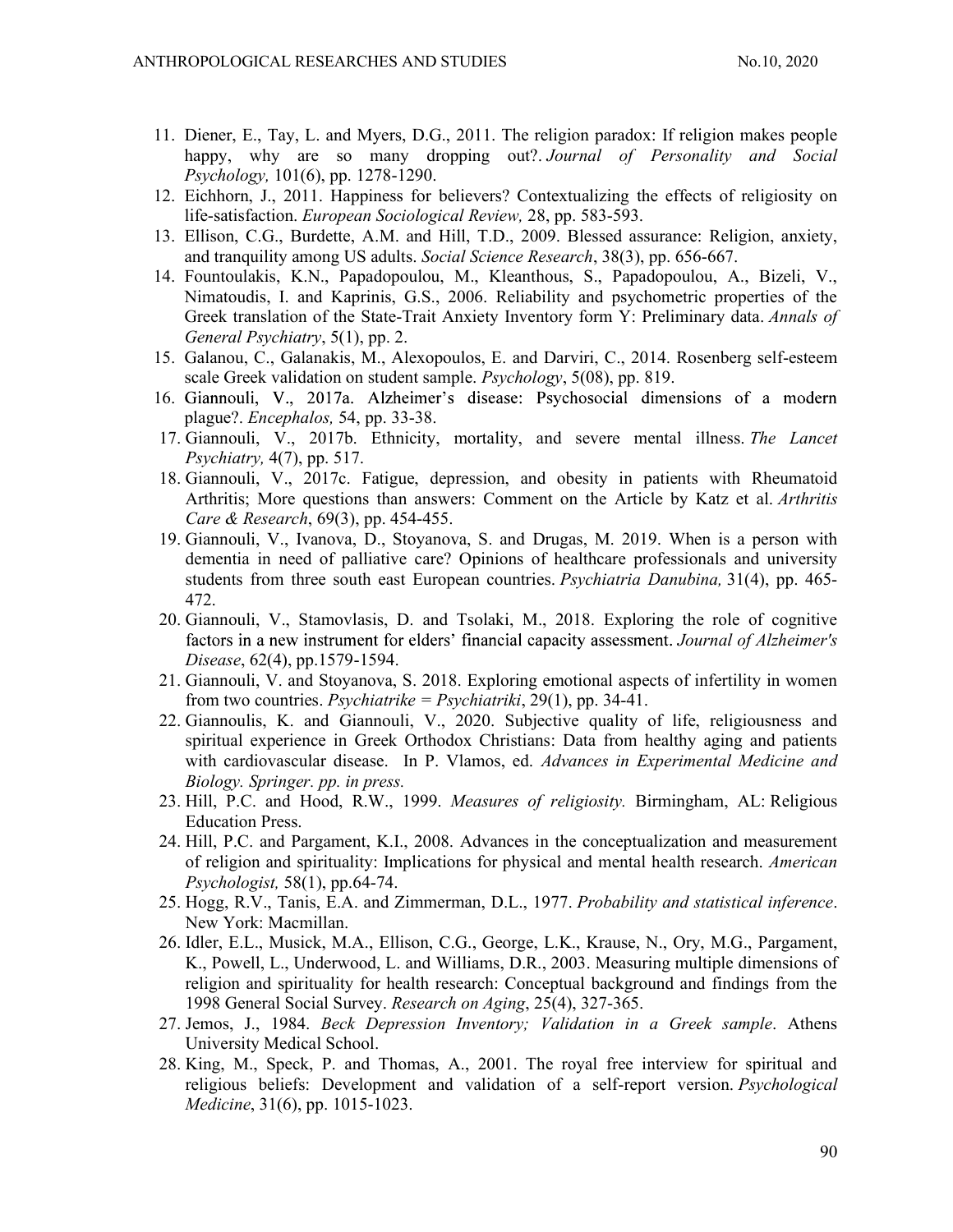- 29. Koenig, H.G., 2008. Medicine, religion, and health: Where science and spirituality meet. West Conshohocken, PA: Templeton Foundation Press.
- 30. Koenig, H., Koenig, H.G., King, D. and Carson, V.B., 2012. Handbook of religion and health. Oxford: Oxford University Press.
- 31. Lawrence, R.E., Oquendo, M.A. and Stanley, B., 2016. Religion and suicide risk: A systematic review. Archives of Suicide Research, 20(1), pp. 1-21.
- 32. Li, S., Okereke, O.I., Chang, S.C., Kawachi, I. and VanderWeele, T.J., 2016. Religious service attendance and lower depression among women—A prospective cohort study. Annals of Behavioral Medicine, 50(6), pp. 876-884.
- 33. Lucette, A., Ironson, G., Pargament, K.I. and Krause, N., 2016. Spirituality and religiousness are associated with fewer depressive symptoms in individuals with medical conditions. Psychosomatics, 57(5), pp. 505-513.
- 34. Michopoulos, I., Douzenis, A., Kalkavoura, C., Christodoulou, C., Michalopoulou, P., Kalemi, G. and Lykouras, L., 2008. Hospital Anxiety and Depression Scale (HADS): Validation in a Greek general hospital sample. Annals of General Psychiatry, 7(1), pp. 4.
- 35. Miller, W.R. and Thoresen, C.E., 2003. Spirituality, religion, and health: An emerging research field. American Psychologist, 58(1), pp. 24-35.
- 36. Nisbet, P.A., Duberstein, P.R., Conwell, Y., and Seidlitz, L., 2000. The effect of participation in religious activities on suicide versus natural death in adults 50 and older. The Journal of Nervous and Mental Disease, 188(8), pp. 543-546.
- 37. Norko, M.A., Freeman, D., Phillips, J., Hunter, W., Lewis, R. and Viswanathan, R., 2017. Can religion protect against suicide?. The Journal of Nervous and Mental Disease, 205(1), pp. 9-14.
- 38. Oman D., 2013. Defining religion and spirituality. In R.F. Paloutzian, C.L. Park (Eds.), Foundations of the Psychology of Religion. New York: Guilford Press.
- 39. Paine, D.R. and Sandage, S.J., 2017. Religious involvement and depression: The mediating effect of relational spirituality. Journal of Religion and Health, 56(1), pp. 269-283.
- 40. Papazisis, G., Nicolaou, P., Tsiga, E., Christoforou, T. and Sapountzi-Krepia, D., 2014. Religious and spiritual beliefs, self-esteem, anxiety, and depression among nursing students. Nursing & Health Sciences, 16(2), pp. 232-238.
- 41. Rada, C., 2013. Valori identitare ale familiei românești contemporane înn contextual globalizării. O abordare antropologică [Identitary values of the contemporary Romanian family in the framework of the globalization. An anthropological approach]. Bucuresti: Editura Muzeului Național al Literaturii Române, p.339.
- 42. Rosenberg, M., 1979. Rosenberg self-esteem scale. New York, NY: Basic Books.
- 43. Sapountzi-Krepia, D., Raftopoulos, V., Sgantzos, M., Kotrotsiou, E., Roupa-Darivaki, Z., Sotiropoulou, K. and Dimitriadou, A., 2005. Validation and test-retest reliability of the Royal Free Interview for Spiritual and Religious Beliefs when adapted to a Greek population. Annals of General Psychiatry, 4(1), pp. 6.
- 44. Schieman, S., Bierman, A., Upenieks, L. and Ellison, C.G., 2017. Love thy self? How belief in a supportive God shapes self-esteem. Review of Religious Research, 59(3), pp. 293-318.
- 45. Segal, D.L., Coolidge, F.L., Cahill, B.S. and O'Riley, A.A., 2008. Psychometric properties of the Beck Depression Inventory-II (BDI-II) among community-dwelling older adults. Behavior Modification, 32(1), pp. 3-20.
- 46. Sherkat, D.E. and Reed, M.D., 1992. The effects of religion and social support on selfesteem and depression among the suddenly bereaved. Social Indicators Research, 26(3), pp. 259-275.
- 47. Shin, S., Huddleson, M., Brown, L.M., Tormala, T. and Gomez, R.G., 2017. The role of religion in caregiver burden and depression for family caregivers of dementia patients. Innovation in Aging, 1(Suppl 1), pp. 139.